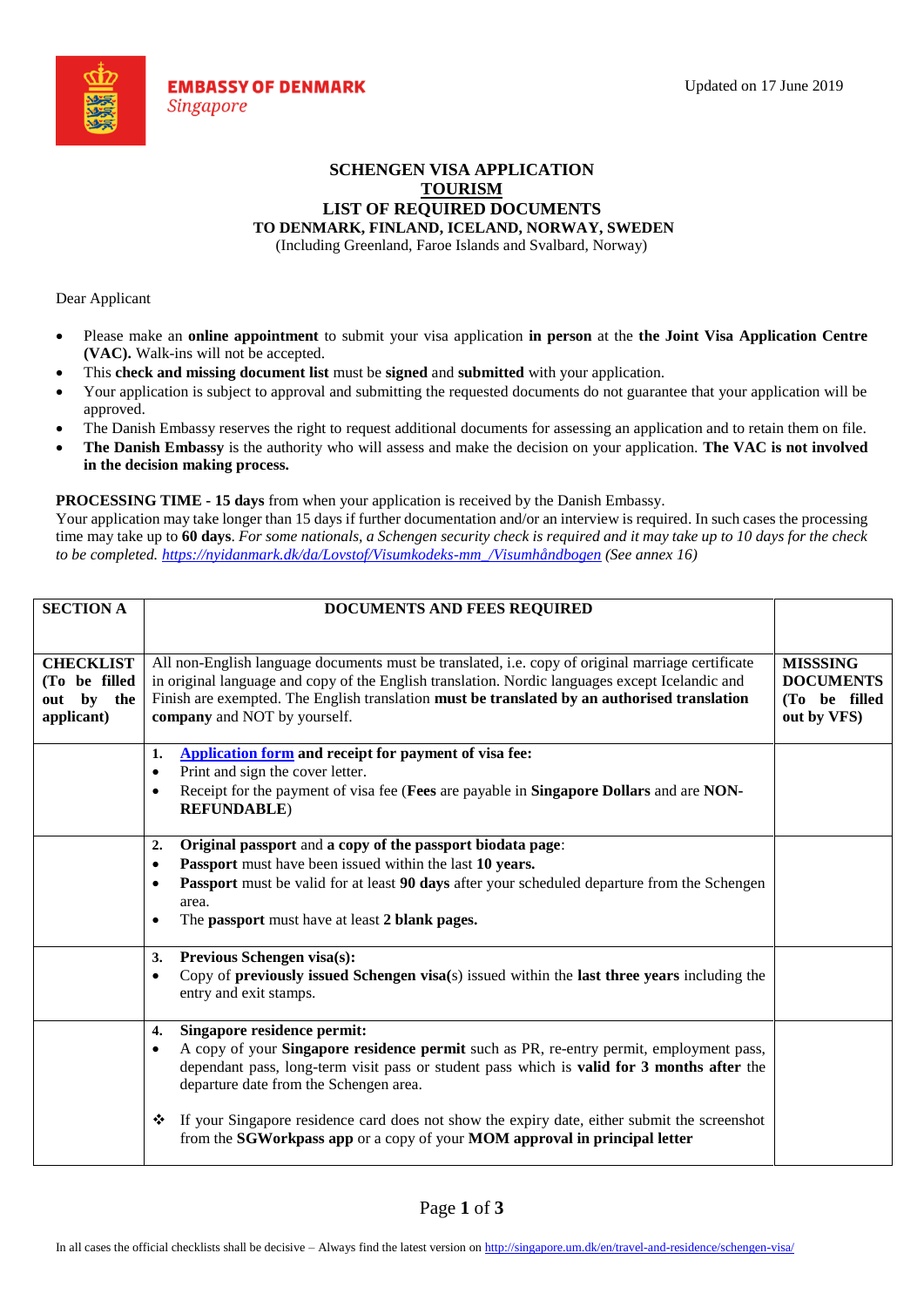| <b>Transport booking:</b><br>5.                                                                                                                                                                                                                                                                                                                                                                                                                                                                                                                                                                                                                                                                                                                                                                                                                           |  |
|-----------------------------------------------------------------------------------------------------------------------------------------------------------------------------------------------------------------------------------------------------------------------------------------------------------------------------------------------------------------------------------------------------------------------------------------------------------------------------------------------------------------------------------------------------------------------------------------------------------------------------------------------------------------------------------------------------------------------------------------------------------------------------------------------------------------------------------------------------------|--|
| A booking for a round-trip airline ticket and/or other means of transport.<br>٠                                                                                                                                                                                                                                                                                                                                                                                                                                                                                                                                                                                                                                                                                                                                                                           |  |
| Note: Please do not purchase your transport bookings until a decision is made on your visa application.                                                                                                                                                                                                                                                                                                                                                                                                                                                                                                                                                                                                                                                                                                                                                   |  |
| <b>Accommodation:</b><br>6.<br>A Travel itinerary including hotel accommodation reservation or similar confirmation of<br>accommodation for the entire trip.                                                                                                                                                                                                                                                                                                                                                                                                                                                                                                                                                                                                                                                                                              |  |
| Tip about evidence of funds - besides being able to pay for your accommodation, The Danish<br>Embassy will also assess your financial capability to pay for the trip, air tickets, meals, other<br>incidentals.                                                                                                                                                                                                                                                                                                                                                                                                                                                                                                                                                                                                                                           |  |
| Evidence of funds: Please refer to this link for the exact amount needed per day for each<br>7.<br>country of stay.<br>A personal bank statement for the last 3 months in your name<br>$\bullet$<br>Note: If you are submitting copies of your bank book pages, you must show evidence the pages<br>belong to the same bank book as the account number is not printed on those pages.<br>For minors and dependent spouses $ONLY - a$ signed letter of financial support, sponsor's<br>$\bullet$<br>bank statement for the last 3 months, sponsor's passport biodata page, sponsor's signature in<br>the passport and sponsor's Singapore legal status (if applicable). The letter may be waived for<br>children travelling together with parents.<br>Evidence of relationship to your sponsor (i.e. birth certificate, marriage certificate)<br>$\bullet$ |  |
| <b>Evidence of leave:</b><br>8.<br>If you are employed, a letter from your employer stating the position you hold, your length<br>٠<br>of employment and leave approval dates granted.                                                                                                                                                                                                                                                                                                                                                                                                                                                                                                                                                                                                                                                                    |  |
| Travel insurance certificate:<br>9.<br>The travel medical insurance (TMI) must be purchased in Singapore and be on the<br><b>Embassy's pre-approved list of TMI</b> for the Schengen Area.<br>Information must include:<br>a. Insurance policy number<br>b. Name of the insured.<br>The insurance shall be valid throughout the territory of the Member States and cover the entire<br>$c_{\cdot}$<br>period of the person's intended stay or transit. The minimum coverage shall be EUR 30 000.                                                                                                                                                                                                                                                                                                                                                          |  |
| 10. Minors:<br>For Minor applicant intending to travel without their parents/legal guardians, the<br>application has to be submitted by parents/legal guardians, who must present the minor's<br>birth certificate and give their written consent.<br>If parents/legal guardians are not present in Singapore their written consent should be<br>legalised by the relevant embassy in the place of residence of the applicants/legal guardians.                                                                                                                                                                                                                                                                                                                                                                                                           |  |

| <b>SECTION B</b> | <b>OTHER DOCUMENTS WHICH MAY BE REQUIRED</b>                                                                                                                                                             |  |
|------------------|----------------------------------------------------------------------------------------------------------------------------------------------------------------------------------------------------------|--|
|                  | <b>Travelling with family:</b><br>1.<br>Copy of your marriage certificate and/or your child's birth certificate as evidence of<br>relationship for family members travelling together.                   |  |
|                  |                                                                                                                                                                                                          |  |
|                  | Evidence of leave – other categories:<br>2.                                                                                                                                                              |  |
|                  | If you are self-employed and have registered your company - latest copy of your ACRA bizfile.                                                                                                            |  |
|                  | If you are a student, a letter from your school stating the course you are attending, start and<br>end date of your course and leave approval dates granted or scheduled school holiday dates.           |  |
|                  | If you are a student travelling on a school organised trip, a letter from your school confirming<br>the trip and payment of the trip.                                                                    |  |
|                  | For students <u>attending a sports event or course</u> , a letter from your school stating the course<br>you are attending, start and end date of your course and leave approval dates granted/scheduled |  |
|                  | school holiday dates. A letter from the event organiser in the country of your visit confirming                                                                                                          |  |
|                  | your participation has to be <b>emailed directly</b> to the VAC at info.dnsin@vfshelpline.com.                                                                                                           |  |